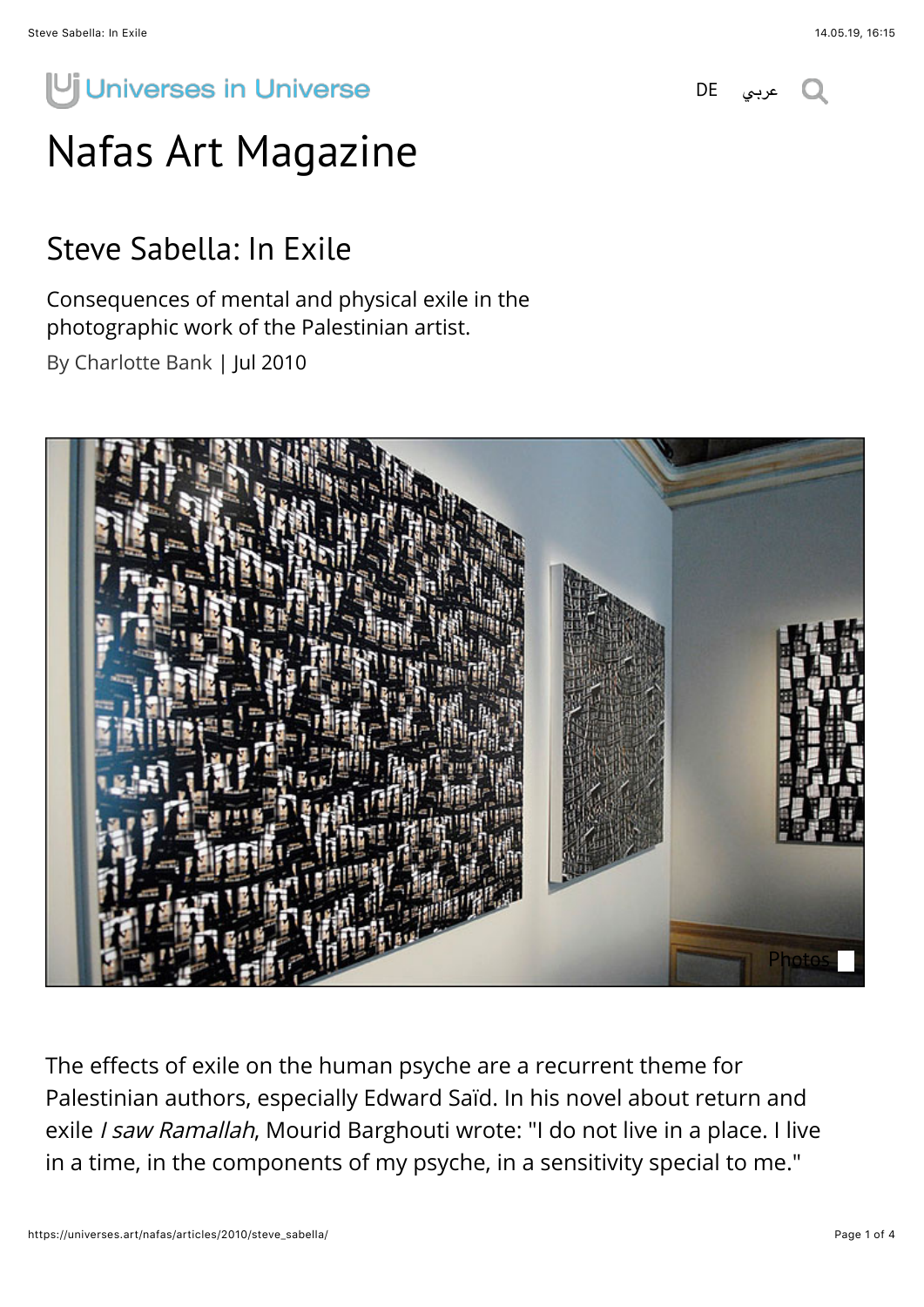The young Palestinian artist Steve Sabella has made this feeling that one's psyche is fragmented, this meticulous dissection of one's own mental wounds, of "mental exile", the object of his art. In the large-format photo collages of his project In Exile, he shows pieces of closed windows that offer views in and out. He received the 2008 Ellen Auerbach Prize of the Academy of Arts in Berlin for it. The five works are being shown in the current exhibition Junge Akademie 2010.

Steve Sabella comes from Jerusalem's Old City, where he was born in 1975. The continuous conflicts and the overlapping and contradictory narrative of his hometown and the appropriation of its symbolic value by the widest possible variety of groups early gave the artist the feeling that he had no room for his own interpretations or his own self. As Sabella himself puts it, he felt exiled even before he lived in physical exile. This feeling also molded his art and led Kamal Boullata to define Steve Sabella as an "artist in exile", even though he still lived in the city of his birth at that time.

Physical exile in London followed mental exile in 2007. There, his artistic grappling with the omnipresent feelings of alienation took on a new, more complex shape. The windows shown from multiple perspectives in the works of *In Exile* are views from the place where the artist lives. The symbolism here is intentionally many-layered. The windows provide prospects and hope, seeming to permit the widest variety of angles of view, but still remain closed and keep the viewer outside, like an uninvolved observer. Life plays out in front of the window, but access to it is blocked. Here the artist seems a captive of the eternal search for himself in the mosaic of his mental landscape. He draws the viewer into disturbing views and robs him of balance and security. He deconstructs the familiar in order to assemble it anew, thereby creating a new constellation of reality that establishes parallels to the experiences of a never-ending exile.

These contorted passageways through his own psyche led the artist to the roots of his wounds and gave him an inkling of the possibility of healing. While the destructiveness of being uprooted was at the center of *In Exile*, Sabella's newest works move release and liberation into the foreground.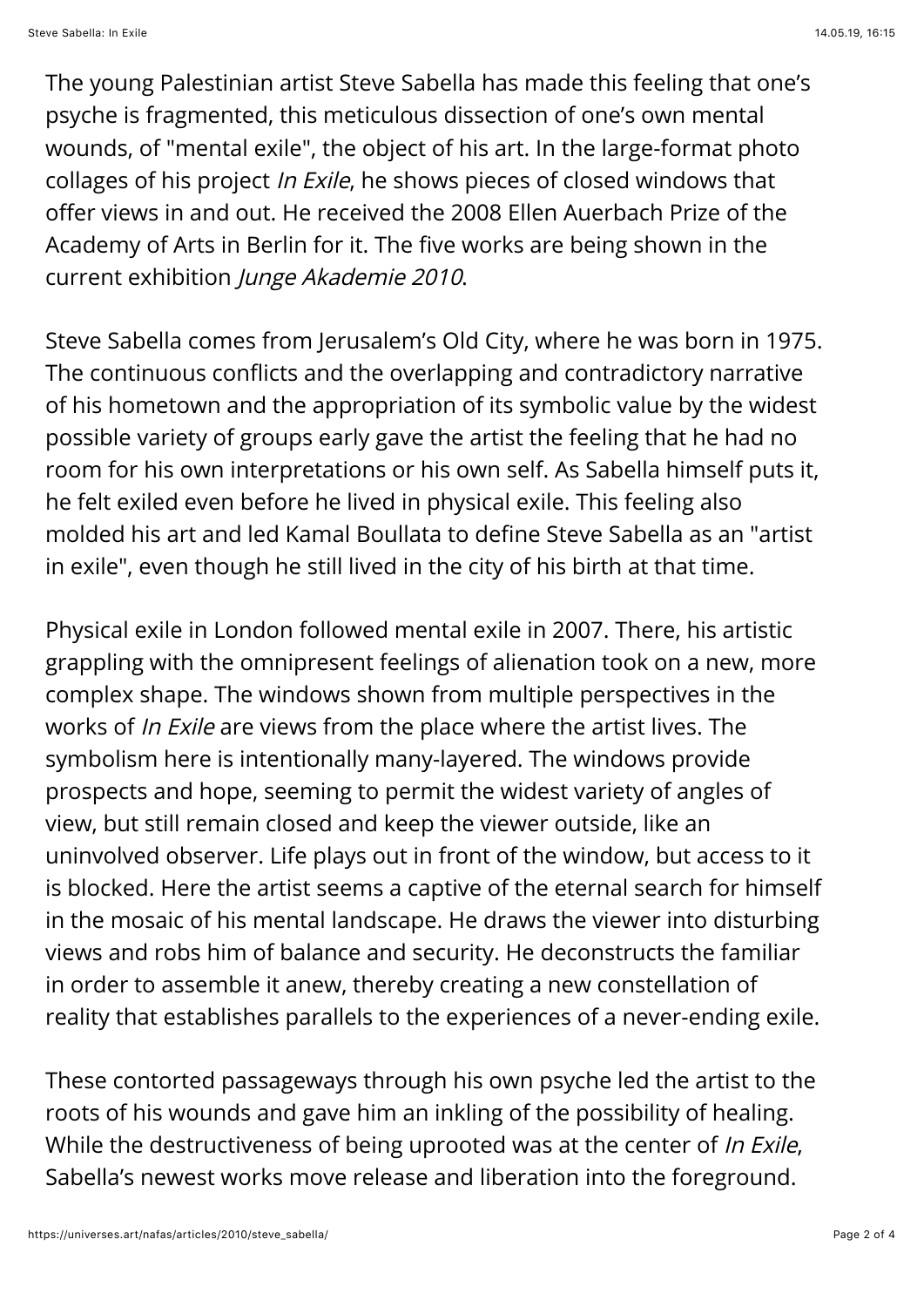Euphoria (2010) alludes to the blissful feeling of being freed of mental fetters. This feeling – possibly short-lived, as the artist himself concedes – is expressed in playful-seeming, uprooted trees. In this work, which alludes to the work of M.C. Escher as well as to the geometrical ornamentation of classical Islamic art, filigree trees fit into a whole – at first glance. A closer look reveals fractures and fissures. The individual parts of the picture move forward out of the montage, all at once seeming like a broken mirror. Perhaps this is an indication that the mental conflicts are not yet weathered, after all, and that euphoria cannot last.

Nature and plant growth were the theme of an earlier work by Sabella. In Search (1997), the artist used infrared photography on a quest for a new dimension beyond the perceptible world. At that time, the plants were still connected with the earth and the ground still seemed the starting point for every search. Now that the experience of physical exile has joined the earlier feeling of mental exile and the artist, according to his own statement, has managed "to glue the components of himself together", Steve Sabella appears to be liberated, floating, enjoying his new state of euphoria, and at the same time observing in downright astonishment.

Charlotte Bank

Free lance writer, archaeologist and art historian. Lecturer in Arabic and Islamic art, and culture and event organizer.

(Translation from German: Mitch Cohen)